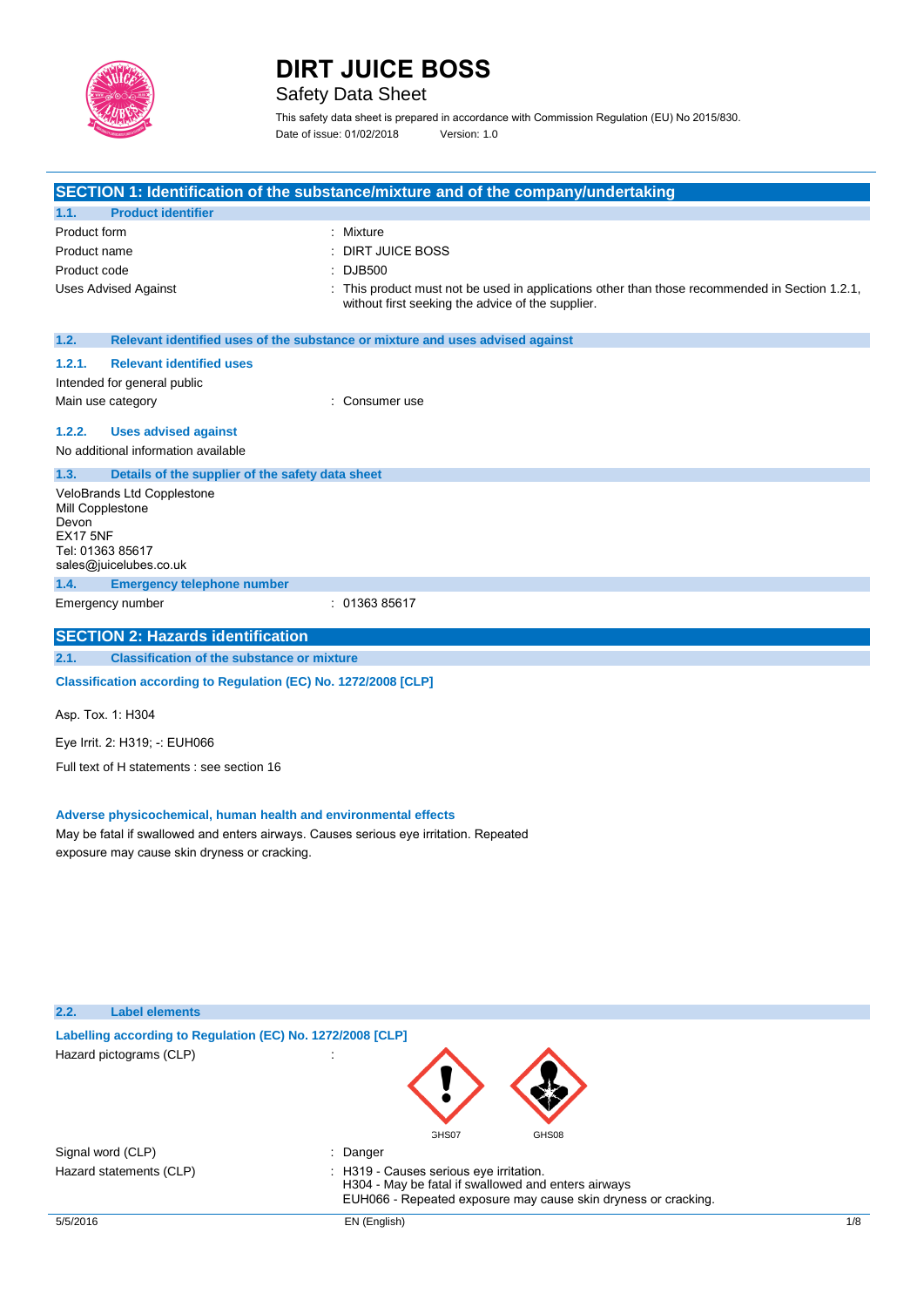## Safety Data Sheet

This safety data sheet is prepared in accordance with Commission Regulation (EU) No 2015/830.

| Precautionary statements (CLP) | P280 - Wear eye protection, protective gloves<br>P301+P310 - IF SWALLOWED: immediately call a POISON CENTER or doctor/physician<br>P331 - Do NOT induce vomiting<br>P305+351+338: IF IN EYES: Rinse cautiously with water for several minutes. Remove contact<br>lenses, if present and easy to do. Continue rinsing.<br>P337+313: If eye irritation persists: Get medical attention. |
|--------------------------------|---------------------------------------------------------------------------------------------------------------------------------------------------------------------------------------------------------------------------------------------------------------------------------------------------------------------------------------------------------------------------------------|
| Child-resistant fastening      | : Applicable                                                                                                                                                                                                                                                                                                                                                                          |
| Tactile warning                | : Applicable                                                                                                                                                                                                                                                                                                                                                                          |
|                                |                                                                                                                                                                                                                                                                                                                                                                                       |

#### **2.3. Other hazards**

Other hazards not contributing to the classification

This product is not identified as a PBT/vPvB substance.

## **SECTION 3: Composition/information on ingredients**

**3.1. Substance**

## Not applicable

### **3.2. Mixtures**

## **Hazardous ingredients:**

HYDROCARBONS, C10-C13, N-ALKANES, ISOALKANES, CYCLICS, < 2% AROMATICS - REACH registered number(s): 01-2119457273-39

| <b>EINECS</b> | CAS                      | PBT / WEL | <b>CLP Classification</b> | Percent |
|---------------|--------------------------|-----------|---------------------------|---------|
| 918-481-9     | $\overline{\phantom{a}}$ | $\sim$    | Asp. Tox. 1: H304         | $30 -$  |
|               |                          |           |                           | 50%     |

HYDROCARBONS, C11-14, N-ALKANES, ISOALKANES, CYCLIC, <2% AROMATICS - REACH registered number(s): 01-2119456620-43-XXXX

| 926-141-6 | $\overline{\phantom{0}}$ | - | Asp. Tox. 1: H304; -: EUH066 | 30- |
|-----------|--------------------------|---|------------------------------|-----|
|           |                          |   |                              | 50% |

AMIDES, C8-18 (EVEN NUMBERED) AND C18-UNSATD., N,N-BIS(HYDROXYETHYL)

| 931-329-6 | 68155-07 | Eye Dam. 1: H318; Skin Irrit. 2: | ' -5% |
|-----------|----------|----------------------------------|-------|
|           |          | H31.                             |       |

## ALCOHOLS, C9-11, BRANCHED AND LINEAR, ETHOXYLATED

| 500-446-0 | -60901<br>$09 - 7$ | $\overline{\phantom{0}}$ | Eye Dam. 1: H318 | $1 - 5%$ |
|-----------|--------------------|--------------------------|------------------|----------|
|           |                    |                          |                  |          |

## **SECTION 4: First aid measures**

| <b>Description of first aid measures</b><br>4.1. |                                                                                                                                                                 |
|--------------------------------------------------|-----------------------------------------------------------------------------------------------------------------------------------------------------------------|
| Skin contact                                     | : Wash immediately with plenty of soap and water.                                                                                                               |
| Eye contact                                      | : Bathe the eye with running water for 15 minutes. Consult a doctor.                                                                                            |
| Ingestion                                        | : Wash out mouth with water. Do not induce vomiting. If conscious, give half a litre<br>of water to drink immediately. Transfer to hospital as soon as possible |
| Inhalation                                       | : Remove casualty from exposure ensuring one's own safety whilst doing so. Consult a doctor.                                                                    |
| 4.2.                                             | Most important symptoms and effects, both acute and delayed                                                                                                     |
| Symptoms/injuries after inhalation               | : Absorption through the lungs can occur causing symptoms similar to those of ingestion.                                                                        |
| Symptoms/injuries after ingestion                | : There may be soreness and redness of the mouth and throat. There may be difficulty swallowing. Nausea<br>and stomach pain may occur. There may be vomiting.   |
| Skin contact                                     | : There may be mild irritation at the site of contact.                                                                                                          |
| Eye contact                                      | : There may be irritation and redness.                                                                                                                          |
| 4.3.                                             | Indication of any immediate medical attention and special treatment needed                                                                                      |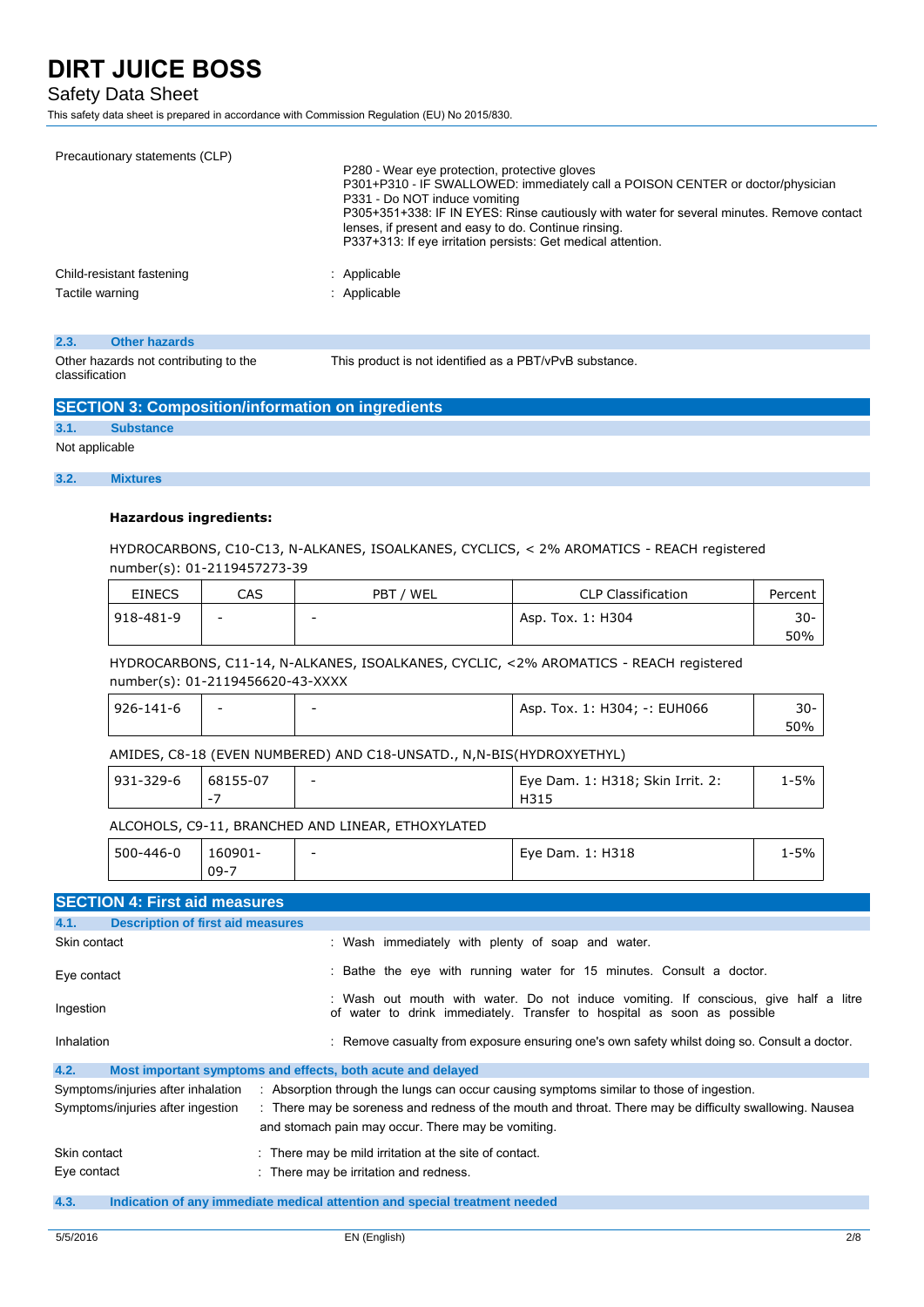## Safety Data Sheet

This safety data sheet is prepared in accordance with Commission Regulation (EU) No 2015/830.

|                  | <b>SECTION 5: Firefighting measures</b>               |                                                                                                                |  |  |  |
|------------------|-------------------------------------------------------|----------------------------------------------------------------------------------------------------------------|--|--|--|
| 5.1.             | <b>Extinguishing media</b>                            |                                                                                                                |  |  |  |
|                  | Suitable extinguishing media                          | : Suitable extinguishing media for the surrounding fire should be used. Use water spray to cool<br>containers. |  |  |  |
| 5.2.             | Special hazards arising from the substance or mixture |                                                                                                                |  |  |  |
| Exposure hazards |                                                       | : In combustion emits toxic fumes.                                                                             |  |  |  |
| 5.3.             | <b>Advice for firefighters</b>                        |                                                                                                                |  |  |  |
|                  | Advice for fire-fighters                              | Wear self-contained breathing apparatus. Wear protective clothing to<br>prevent contact with skin and eyes.    |  |  |  |

|      | <b>SECTION 6: Accidental release measures</b>                               |                                                                                                                                       |  |  |  |
|------|-----------------------------------------------------------------------------|---------------------------------------------------------------------------------------------------------------------------------------|--|--|--|
| 6.1. |                                                                             | Personal precautions, protective equipment and emergency procedures                                                                   |  |  |  |
|      | Personal precautions                                                        | : Refer to section 8 of SDS for personal protection details. Turn leaking<br>containers leak-side up to prevent the escape of liquid. |  |  |  |
| 6.2. | <b>Environmental precautions</b>                                            |                                                                                                                                       |  |  |  |
|      | Do not discharge into drains or rivers. Contain the spillage using bunding. |                                                                                                                                       |  |  |  |

| 6.3. | Methods and material for containment and cleaning up |                                                                                                                               |
|------|------------------------------------------------------|-------------------------------------------------------------------------------------------------------------------------------|
|      | Clean-up procedures                                  | : Absorb into dry earth or sand. Transfer to a closable, labelled salvage<br>container for disposal by an appropriate method. |

```
6.4. Reference to other sections
```

| <b>SECTION 7: Handling and storage</b> |                                      |                                                                                                  |
|----------------------------------------|--------------------------------------|--------------------------------------------------------------------------------------------------|
| 7.1.                                   | <b>Precautions for safe handling</b> |                                                                                                  |
|                                        | Handling requirements                | : Avoid the formation or spread of mists in the air. Avoid direct contact with<br>the substance. |

| 7.2.               | Conditions for safe storage, including any incompatibilities            |
|--------------------|-------------------------------------------------------------------------|
| Storage conditions | : Store in a cool, well ventilated area. Keep container tightly closed. |

**7.3. Specific end use(s)** Emulsifiable degreaser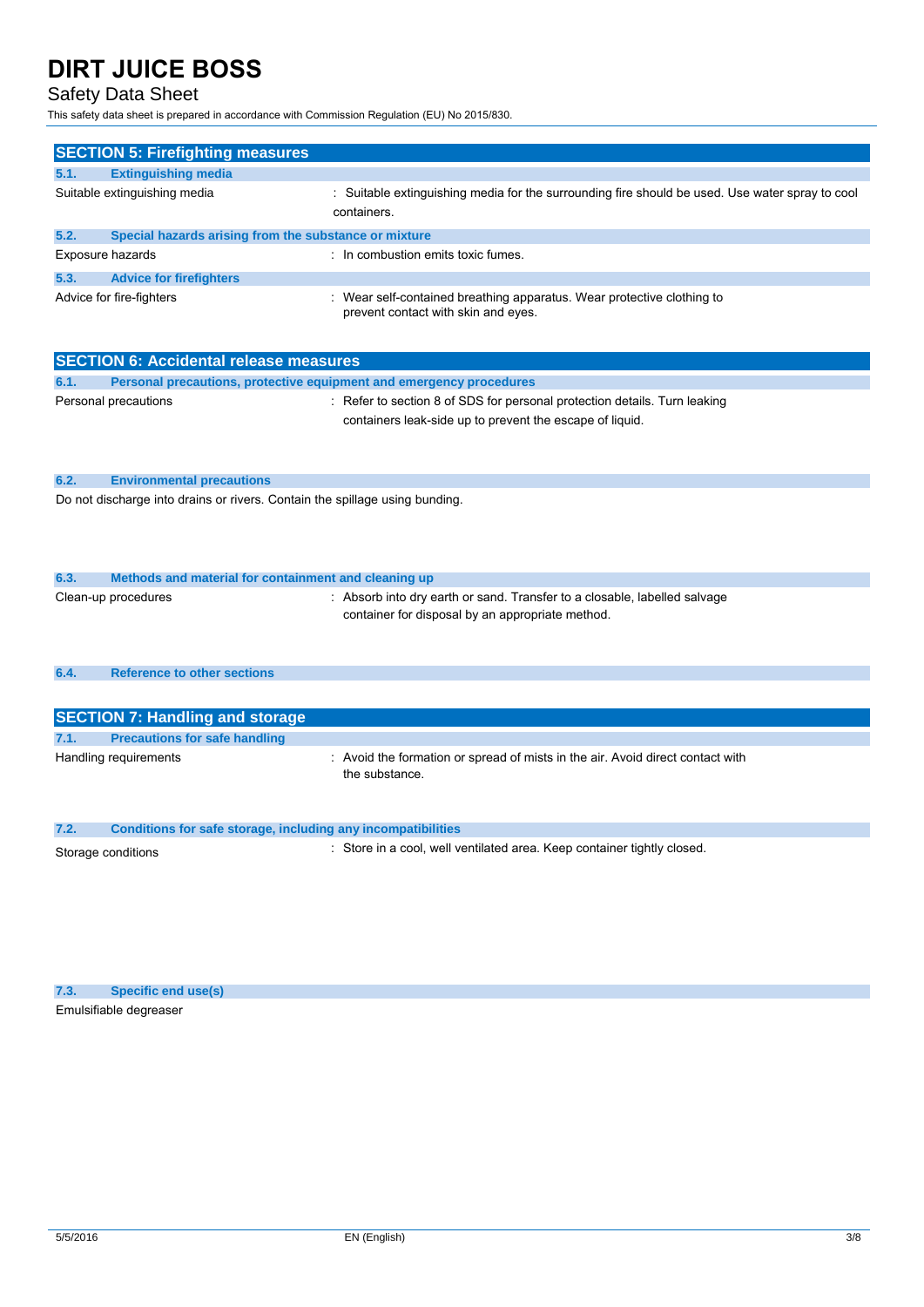## Safety Data Sheet

This safety data sheet is prepared in accordance with Commission Regulation (EU) No 2015/830.

### **SECTION 8: Exposure controls/personal protection**

**8.1. Control parameters**

Hazardous ingredients:

## **HYDROCARBONS, C10-C13, N-ALKANES, ISOALKANES, CYCLICS, < 2% AROMATICS**

|       | Workplace exposure limits: |              | Respirable dust |              |
|-------|----------------------------|--------------|-----------------|--------------|
| State | 8 hour TWA                 | 15 min. STEL | 8 hour TWA      | 15 min. STEL |
|       | -                          |              | 150ppm          |              |

## **HYDROCARBONS, C11-14, N-ALKANES, ISOALKANES, CYCLIC, <2% AROMATICS**

| ີ<br>$\ddotsc$<br>-- |
|----------------------|
|----------------------|

: Respiratory protection not required.

: Safety glasses. Ensure eye bath is to hand.

: Protective gloves.

: Protective clothing.

#### **DNEL/PNEC Values**

**DNEL / PNEC** No data available.

#### **8.2. Exposure controls**

Respiratory protection

Hand protection

Eye protection

Skin protection



- **SECTION 9: Physical and chemical properties 9.1. Information on basic physical and chemical properties** Physical state Colour **Odour** Evaporation rate **Oxidising** Solubility in water Viscosity Kinematic viscosity Viscosity test method Boiling point/range°C Melting point/range°C Flammability limits %: lower Flash point°C Part.coeff. n-octanol/water Autoflammability°C density : Liquid : Green : Tangerine : Slow : Not applicable. : Miscible :Non-viscous :<7.0 :Kinematic viscosity in 10-6 m2/s at 40°C (ISO 3104/3105) : 175-250 : Not applicable. : **lower:** 0.6 **upper:** 6.0 : 68 : No data available.  $\cdot$  >200
	- : No data available.

: 0.860

: Not applicable. : No data available

: No data available.

**9.2. Other information**

Vapour pressure Relative density

pH VOC g/l

Other information **interest in the contract of the CO** contract of the CO contract of the CO contract of the CO contract of the CO contract of the CO contract of the CO contract of the CO contract of the CO contract of the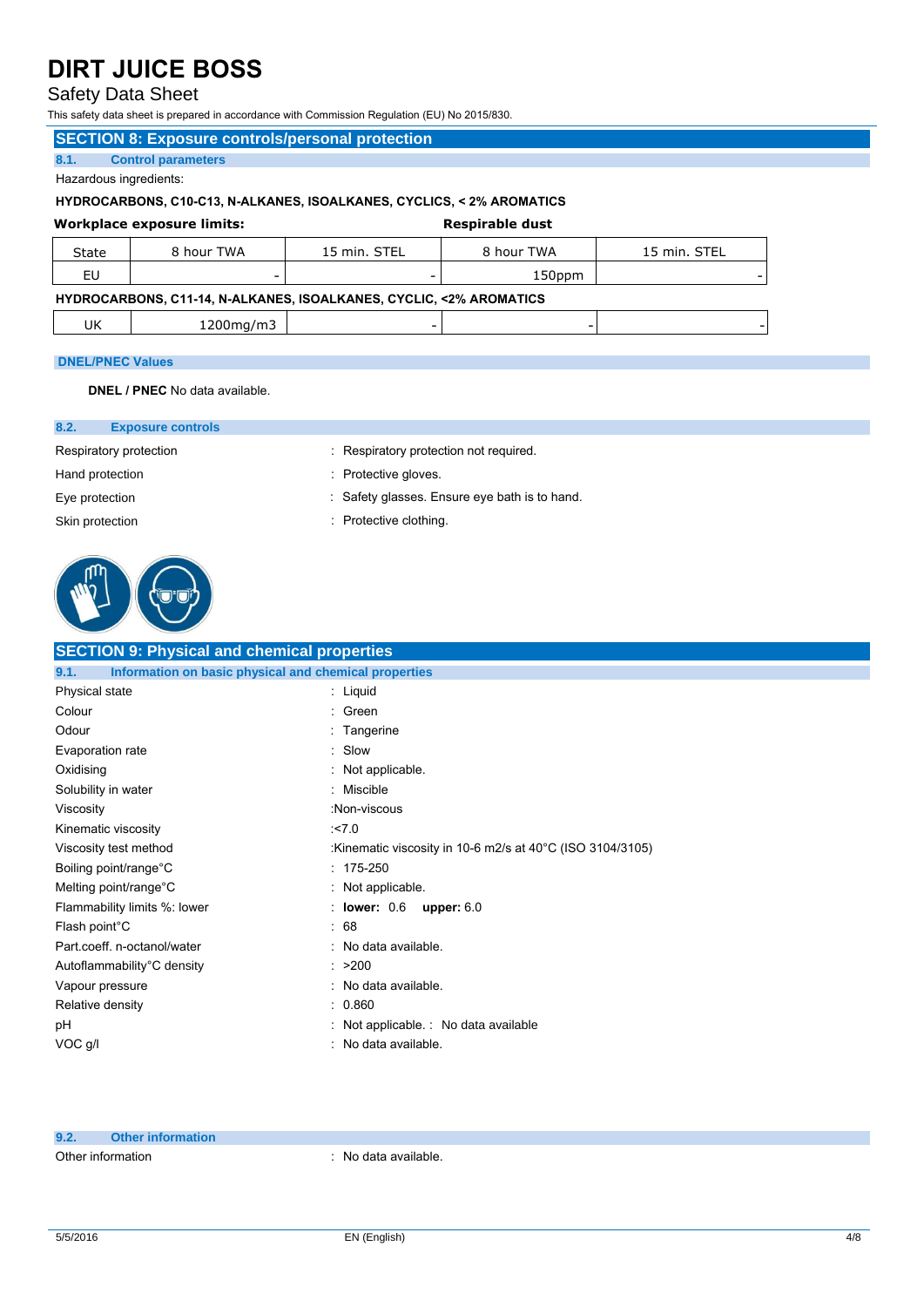## Safety Data Sheet

This safety data sheet is prepared in accordance with Commission Regulation (EU) No 2015/830.

|       | <b>SECTION 10: Stability and reactivity</b>                                      |
|-------|----------------------------------------------------------------------------------|
| 10.1. | <b>Reactivity</b>                                                                |
|       | Stable under recommended transport or storage conditions.                        |
| 10.2. | <b>Chemical stability</b>                                                        |
|       | Stable under normal conditions.                                                  |
| 10.3. | <b>Possibility of hazardous reactions</b>                                        |
|       | Hazardous reactions will not occur under normal transport or storage conditions. |
| 10.4. | <b>Conditions to avoid</b>                                                       |
|       | Hot surfaces. Heat. Sources of ignition.                                         |
| 10.5. | <b>Incompatible materials</b>                                                    |
|       | Materials to avoid: Strong oxidising agents. Strong acids.                       |
| 10.6. | <b>Hazardous decomposition products</b>                                          |

**Haz. decomp. products:** In combustion emits toxic fumes.

### **SECTION 11: Toxicological information**

#### **11.1. Information on toxicological effects**

## **Hazardous ingredients:**

## **HYDROCARBONS, C10-C13, N-ALKANES, ISOALKANES, CYCLICS, < 2% AROMATICS**

| DERMAL <sup>'</sup> | . RBT      | LD50 | 5000 | mg/kg |
|---------------------|------------|------|------|-------|
| ' ORAL              | <b>RAT</b> | LD50 | 5000 | mg/kg |

## **HYDROCARBONS, C11-14, N-ALKANES, ISOALKANES, CYCLIC, <2% AROMATICS**

| ' DERMAL       | <b>RBT</b> | LD50           | >5000  | mg/kg |
|----------------|------------|----------------|--------|-------|
| ORAL           | <b>RAT</b> | LD50           | > 5000 | mg/kg |
| <b>VAPOURS</b> | <b>RAT</b> | <b>4H LC50</b> | >5000  | mg/kg |

### **AMIDES, C8-18 (EVEN NUMBERED) AND C18-UNSATD., N,N-BIS(HYDROXYETHYL)**

| <b>DERMAL</b> | <b>RAT</b> | LD50 | 2000  | mg/kg |
|---------------|------------|------|-------|-------|
| ORAL          | RAT        | LD50 | 5000ء | mg/kg |

#### **ALCOHOLS, C9-11, BRANCHED AND LINEAR, ETHOXYLATED**

| <b>DERMAL</b><br><b>RBT</b>          |            | LD50  |      | >2000                 | mg/kg                 |       |
|--------------------------------------|------------|-------|------|-----------------------|-----------------------|-------|
| ORAL                                 | <b>RAT</b> |       | LD50 |                       | >2000                 | mg/kg |
| <b>Relevant hazards for product:</b> |            |       |      |                       |                       |       |
| Hazard                               |            | Route |      |                       | Basis                 |       |
| Serious eye damage/irritation        |            | OPT   |      |                       | Hazardous: calculated |       |
| Aspiration hazard                    |            |       |      | Hazardous: calculated |                       |       |

#### **Symptoms / routes of exposure**

**Skin contact:** There may be mild irritation at the site of contact.

**Eye contact:** There may be irritation and redness.

**Ingestion:** There may be soreness and redness of the mouth and throat. There may be difficulty swallowing. Nausea and stomach pain may occur. There may be vomiting.

**Inhalation:** Absorption through the lungs can occur causing symptoms similar to those of ingestion.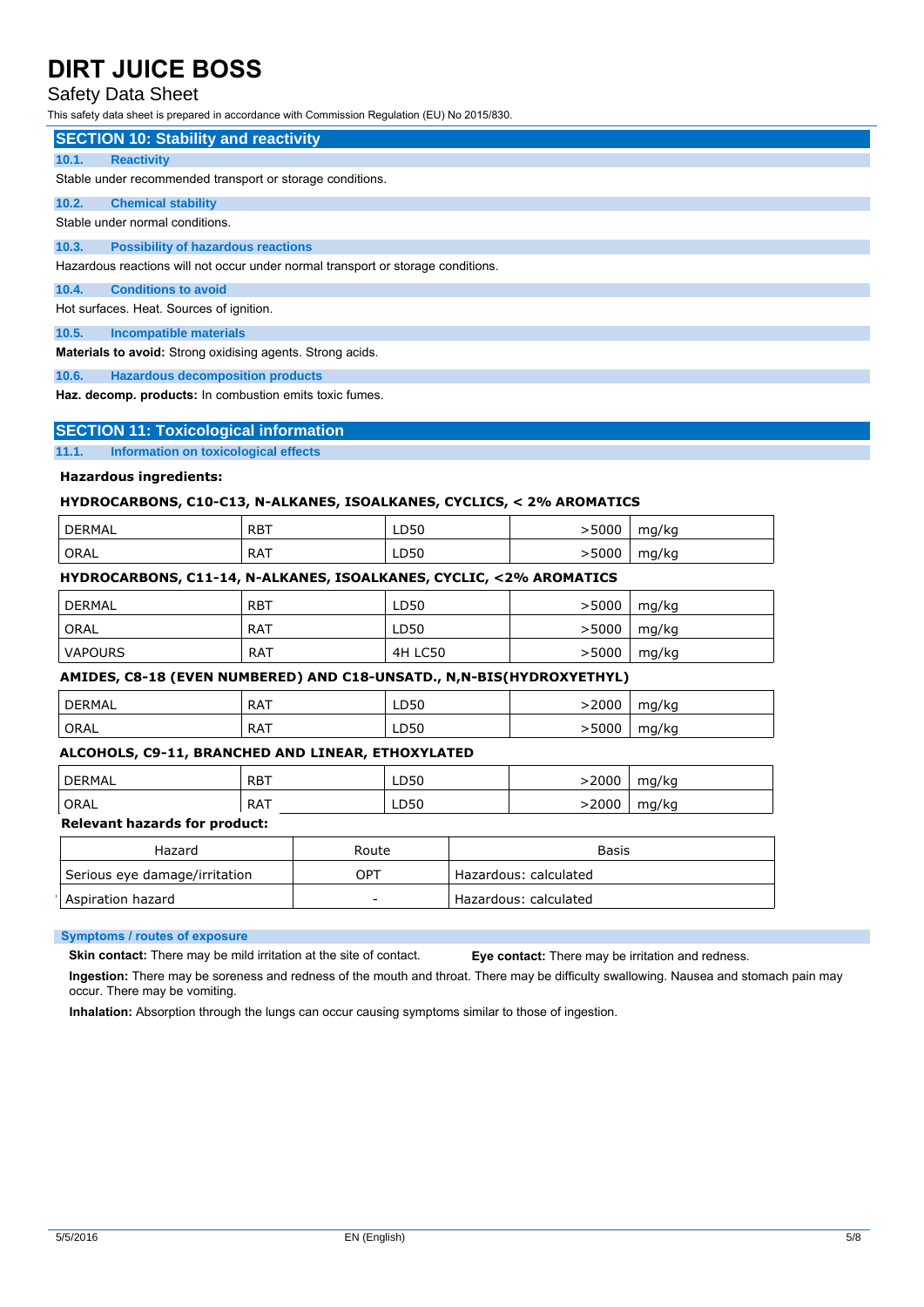## Safety Data Sheet

This safety data sheet is prepared in accordance with Commission Regulation (EU) No 2015/830.

## **SECTION 12: Ecological information**

**12.1. Toxicity** 

### **Hazardous ingredients:**

## **HYDROCARBONS, C10-C13, N-ALKANES, ISOALKANES, CYCLICS, < 2% AROMATICS**

| <b>ALGAE</b> | <b>LC50</b><br>96H I | $-100$      | mq/ |
|--------------|----------------------|-------------|-----|
| <b>FISH</b>  | <b>LC50</b><br>96H I | $\cdot 100$ | mg/ |

### **HYDROCARBONS, C11-14, N-ALKANES, ISOALKANES, CYCLIC, <2% AROMATICS**

| ALGAE                               | 72H IC50 | 20    | mq/l |
|-------------------------------------|----------|-------|------|
| Daphnia magna                       | 48H EC50 | >250  | mq/l |
| RAINBOW TROUT (Oncorhynchus mykiss) | 96H LC50 | >1000 | mq/l |

## **AMIDES, C8-18 (EVEN NUMBERED) AND C18-UNSATD., N,N-BIS(HYDROXYETHYL)**

| ALGAE       | 72H IC50  | 3.9 | mq/l |
|-------------|-----------|-----|------|
| DAPHNIA     | 72H ErC50 | 3.2 | mq/l |
| <b>FISH</b> | 96H LC50  | 2.4 | mg/l |

#### **12.2. Persistence and degradability**

Persistence and degradability **Biodegradable. The surfactant(s)** contained in this preparation complies (comply) with the Biodegradability criteria as laid down in Regulation (EC) No.648/2004 on detergents, (or are undergoing testing to obtain a derogation within the terms of the directive). Data to support this assertion are held at the disposal of the competent authorities of the Member States and will be made available to them, at their direct request or at the request of a detergent manufacturer.

| <b>Bioaccumulative potential</b><br>12.3. |                                                           |  |  |
|-------------------------------------------|-----------------------------------------------------------|--|--|
| Bioaccumulative potential                 | : No bioaccumulation potential.                           |  |  |
| <b>Mobility in soil</b><br>12.4.          |                                                           |  |  |
| Mobility                                  | : Readily absorbed into soil.                             |  |  |
| 12.5.                                     | <b>Results of PBT and vPvB assessment</b>                 |  |  |
| PBT identification                        | : This product is not identified as a PBT/vPvB substance. |  |  |
| <b>Other adverse effects</b><br>12.6.     |                                                           |  |  |
| Other adverse effects                     | : Negligible ecotoxicity.                                 |  |  |